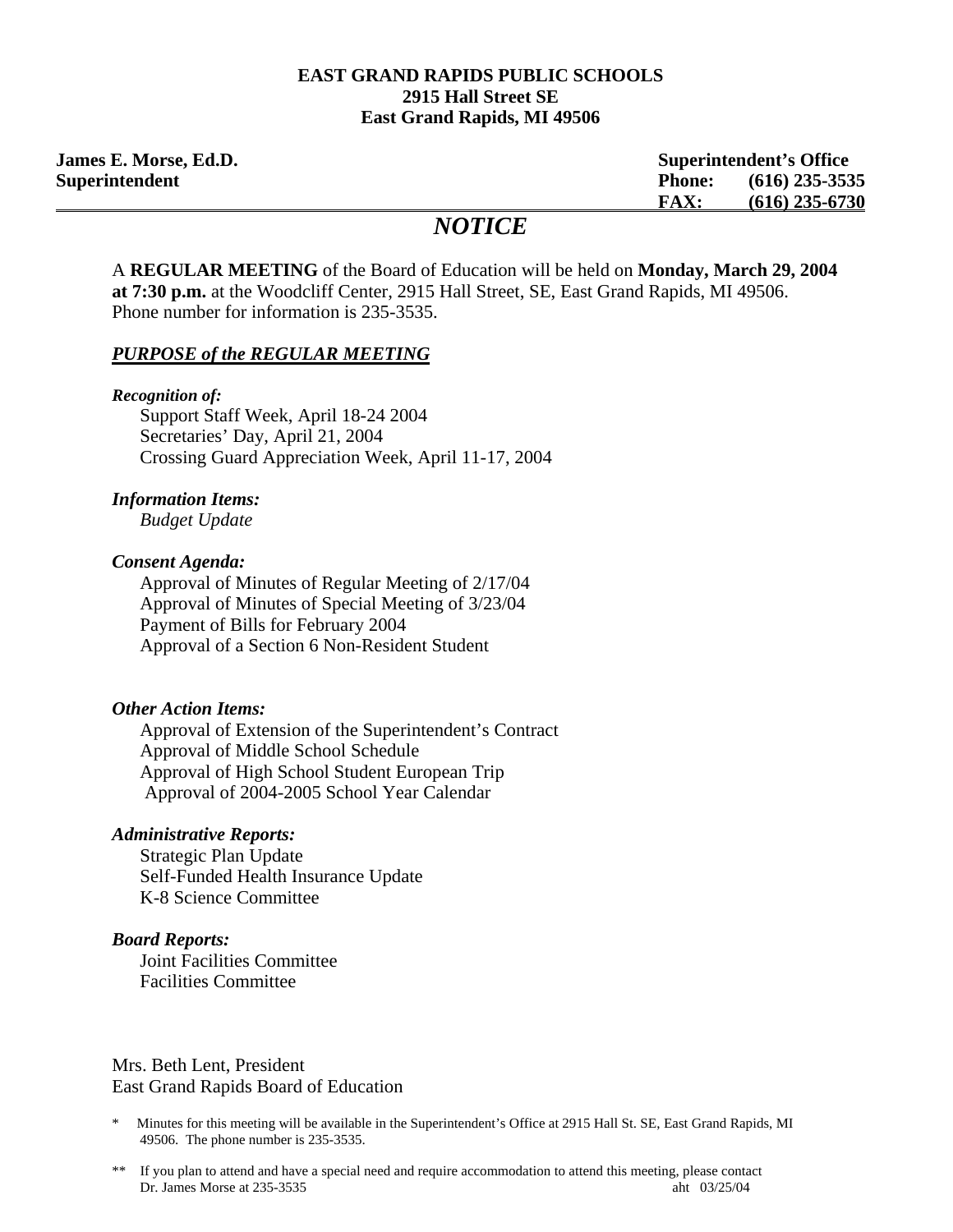## *Our Mission*

## *East Grand Rapids Public Schools, in partnership with students, parents, and community, will ensure that each student acquires the knowledge, skills, and strategies necessary to reach his or her full potential, and become a productive citizen.*

## EAST GRAND RAPIDS PUBLIC SCHOOLS Kent County, Michigan

**REGULAR Meeting of the East Grand Rapids Board of Education** Woodcliff Center, 2915 Hall Street, SE, East Grand Rapids, MI 49506. Phone 616-235-3535.

## **Monday, March 29, 2004**

## **7:30 p.m.**

### **AGENDA**

- 1. Meeting Called to Order
- 2. Acknowledgment of Guests
- 3. Public Comments
- 4. Communications to and from the Board
- 5. Recognition of:
	- (A) East Grand Rapids Public Schools' *Support Staff Week -* April 18-24, 2004 Dr. Morse
	- (B) *Secretaries' Day*  April 21, 2004 Dr. Morse
	- (C) *Crossing Guard Appreciation Week*  April 11-17, 2004 Dr. Morse

 Recommendation: Motion to recognize the school and city employees mentioned above and to thank them for their work with our children.

- 6. High School Student Council President's Report Ms. Steffie Kabat
- 7. EGREA President's Report Mrs. Cynthia Bischoff

### *Discussion Items*

- 8. Budget Update Dr. Morse and Mr. Derks
	- Background: Review of the Budget assumptions plus a discussion of options for a recreation millage.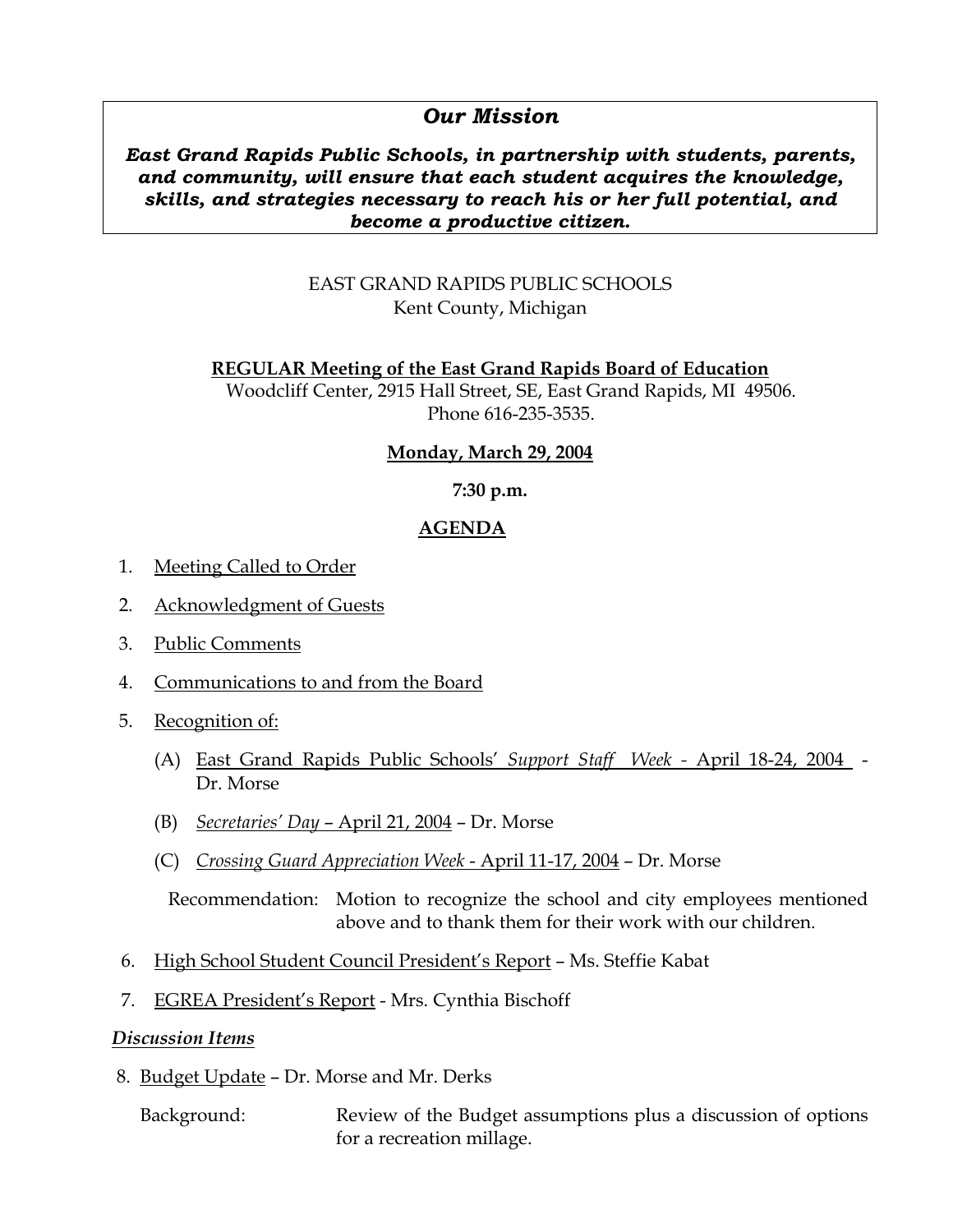## *Action Items – Consent Agenda:*

| Background: | In order to save time during the meeting, we are using a      |
|-------------|---------------------------------------------------------------|
|             | Consent Agenda. Items in the Consent Agenda include those     |
|             | that are considered routine or have been previously discussed |
|             | by the Board of Education. Any Board Member may request to    |
|             | have any item removed for a separate discussion and vote.     |
|             |                                                               |

- Recommendation: Motion to approve items in the Consent Agenda Numbers 9 through \_12\_.
- 9. Approval of Minutes of REGULAR MEETING of  $2/17/04$  (Enclosure #9)
- 10. Approval of Minutes of SPECIAL MEETING of 3/23/04 (Enclosure #10)
- 11. Approval of Payment of Bills for February 2004 (Enclosure #11)
- 12. Approval of Section 6 Non-Resident Student (Enclosure #12)

## *Other Action Items:*

- 13. Approval of Extension of the Superintendent's Contract
	- Background: The Board conducted the annual evaluation of Dr. Morse on March 16, 2004. They reviewed the Superintendent's goals and his performance. Mrs. Lent, Board President, will present a summary evaluation and recommendation for a contract extension for Board approval.

Recommendation: Board President will recommend.

14. Approval of Middle School Schedule

| Background:     | The Board received a report from the Middle School Schedule<br>Committee on March $23^{\text{rd}}$ and approval is requested.                 |
|-----------------|-----------------------------------------------------------------------------------------------------------------------------------------------|
| Recommendation: | Motion to authorize the Superintendent to implement the new<br>Middle School schedule for 2004-05 and to thank the committee<br>for its work. |

## 15. Approval of High School Student Trip

 Background: In accordance with Board of Education Policy #7490, Mr. Cwayna is requesting approval of a European trip, led by Mrs. Kim Ibara (Foreign Language Teacher), for high school students as outlined on the enclosure. (Enclosure #15 )